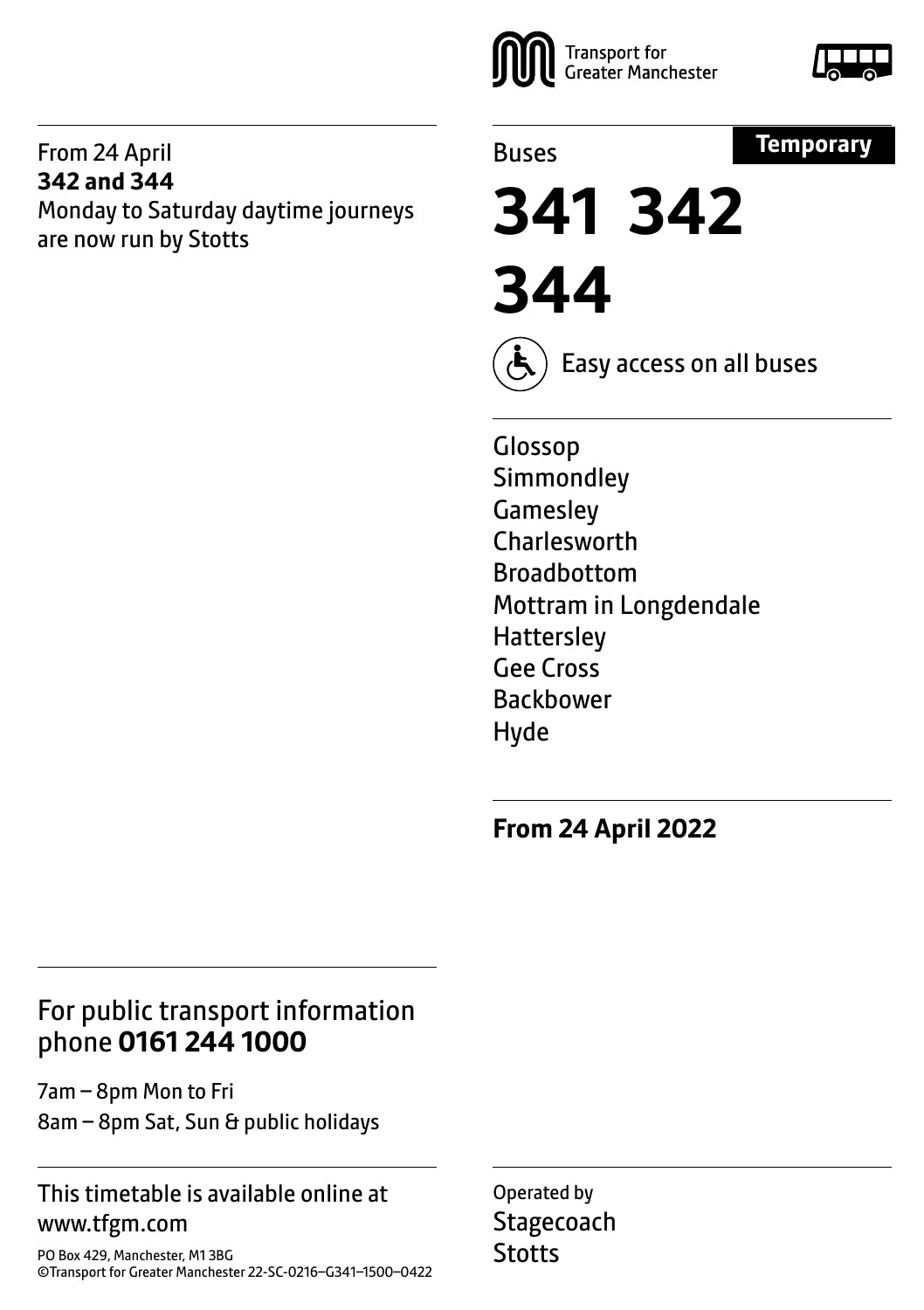# Additional information

# Alternative format

To ask for leaflets to be sent to you, or to request large print, Braille or recorded information phone 0161 244 1000 or visit www.tfgm.com

### Easy access on buses



 Journeys run with low floor buses have no steps at the entrance, making getting on and off easier. Where shown, low floor buses have a ramp for access and a dedicated space for wheelchairs and pushchairs inside the bus. The bus operator will always try to provide easy access services where these services are scheduled to run.

# Using this timetable

Timetables show the direction of travel, bus numbers and the days of the week. Main stops on the route are listed on the left. Where no time is shown against a particular stop, the bus does not stop there on that journey. Check any letters which are shown in the timetable against the key at the bottom of the page.

# Where to find information about service changes

www.tfgm.com Bus station posters Leaflets from outlets.

# Tickets and information

Bus companies offer a range of tickets for use on their own buses. For travel on any service in the County, use System One tickets, including DaySaver. Travelshops provide tickets, information and journey planning advice on buses, trains and trams for work and pleasure.

# Using the 24 hour clock

Times are shown in four figures. The first two are the hour and the last two are the minutes.

0753 is 53 minutes past 7am 1953 is 53 minutes past 7pm



# Operator details

#### **Stagecoach**

Head Office Hyde Road Ardwick **Manchester** M12 6JS Telephone 0161 273 3377

#### **Stotts**

142-144 Lees Road Oldham OL4 1HT Telephone 0161 624 4200

### **Travelshops**

#### **Hyde Bus Station**

Mon to Sat 8.30am to 1.15pm and 2pm to 4pm Sunday\* Closed

\*Including public holidays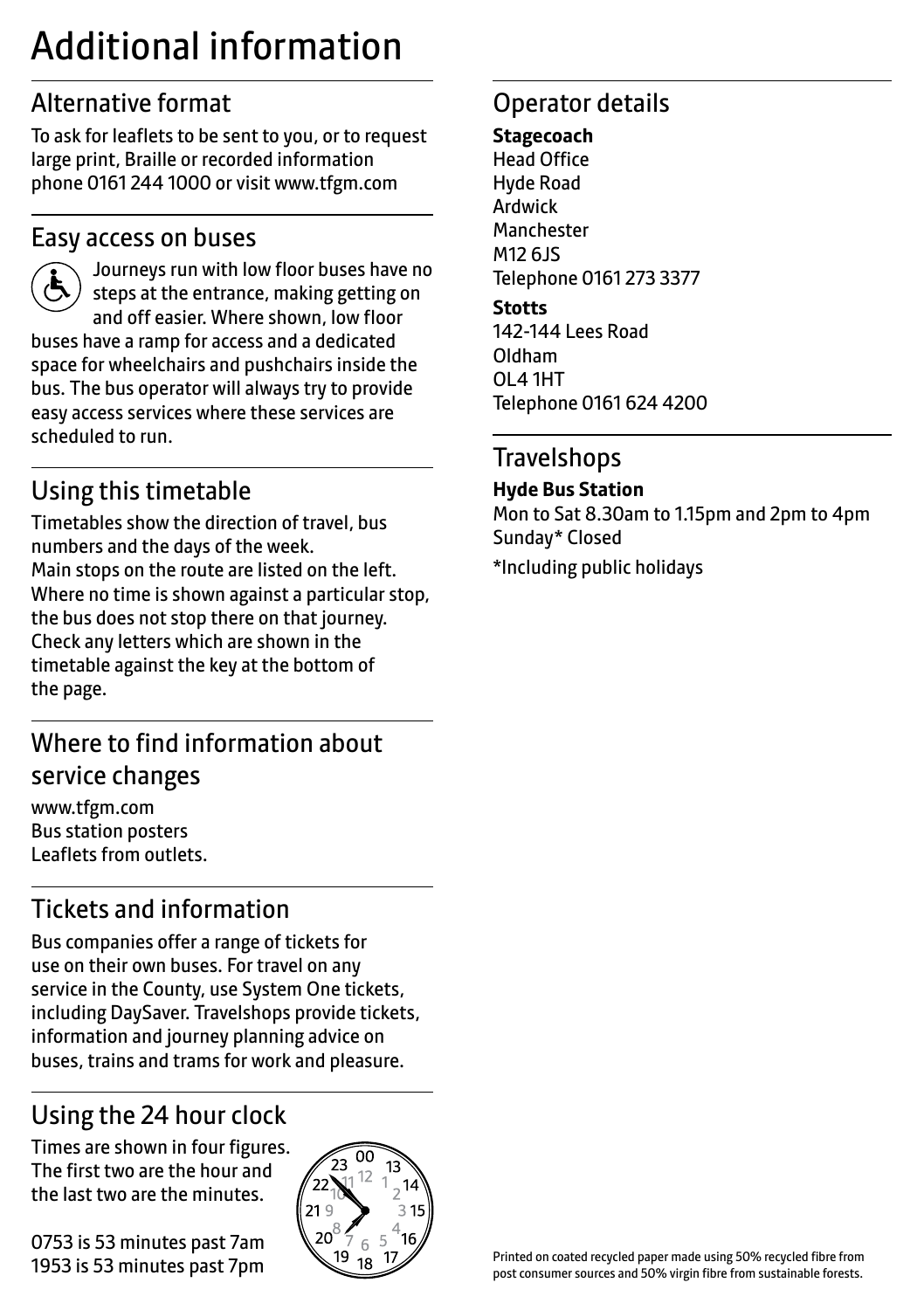# Mondays to Fridays

|                                                                     |           | b    |                               |      | a         |      | a         |           | a    |           |      |           |
|---------------------------------------------------------------------|-----------|------|-------------------------------|------|-----------|------|-----------|-----------|------|-----------|------|-----------|
| Glossop, Market Hall                                                |           |      | 0644 0703 0740 0800 0840 1003 |      |           | 1106 | 1203      | 1306      | 1403 | 1510      | 1610 | 1719      |
| High Street West/Simmondley Lane 0647 0706 0743 0803 0845 1008 1111 |           |      |                               |      |           |      | 1208 1311 |           | 1408 | 1515      | 1615 | 1724      |
| Simmondley, Werneth Road                                            |           |      |                               |      | 1011      |      | 1211      |           | 1411 |           | 1618 |           |
| Gamesley, Edale Crescent                                            | 0650 0711 |      | 0748 0808 0850                |      | 1016      | 1116 | 1216      | 1316      | 1416 | 1521      | 1624 | 1730      |
| Charlesworth, George and Dragon                                     |           | 0758 |                               | 0857 | 1022      | 1122 | 1222      | 1322      | 1422 | 1528      | 1631 | 1737      |
| <b>Broadbottom, Train Station</b>                                   |           | 0802 |                               |      | 0904 1026 | 1126 | 1226      | 1326      | 1426 | 1533      | 1636 | 1742      |
| Mottram, Gray Close                                                 |           | 0813 |                               | 0914 | 1036      | 1136 | 1236      | 1336      | 1436 | 1543      |      | 1646 1752 |
| Hattersley, Chapman Arms                                            |           | 0822 |                               | 0923 | 1045 1145 |      |           | 1245 1345 |      | 1445 1552 | 1655 | 1801      |
| Hyde Hospital                                                       |           | 0830 |                               |      |           |      |           |           |      |           |      |           |
| Hyde, Bus Station                                                   |           | 0839 |                               | 0935 | 1055      | 1155 | 1255      | 1355      | 1455 | 1602      | 1707 | 1813      |

### **Saturdays**

|                                                      |      |           |           |      |           |      | а    |        | a    |      |                     |      |
|------------------------------------------------------|------|-----------|-----------|------|-----------|------|------|--------|------|------|---------------------|------|
| Glossop, Market Hall                                 |      | 0730 0758 | 0830 0906 |      | 1003      | 1106 | 1203 | 1306   | 1403 | 1506 | 1603                | 1706 |
| High Street West/Simmondley Lane 0733 0801 0833 0911 |      |           |           |      | 1008 1111 |      | 1208 | - 1311 | 1408 | 1511 | 1608                | 1711 |
| Simmondley, Werneth Road                             |      |           |           |      | 1011      |      | 1211 |        | 1411 |      | 1611                |      |
| Gamesley, Edale Crescent                             | 0738 |           | 0806 0838 | 0916 | 1016      | 1116 | 1216 | 1316   | 1416 | 1516 | 1616                | 1716 |
| Charlesworth, George and Dragon                      |      | 0812      |           | 0922 | 1022      | 1122 | 1222 | 1322   | 1422 | 1522 | 1622                | 1722 |
| <b>Broadbottom, Train Station</b>                    |      | 0816      |           | 0926 | 1026      | 1126 | 1226 | 1326   | 1426 | 1526 | 1626                | 1726 |
| Mottram, Gray Close                                  |      | 0826      |           | 0936 | 1036      | 1136 | 1236 | 1336   | 1436 | 1536 | 1636                | 1736 |
| Hattersley, Chapman Arms                             |      | 0835      |           |      | 0945 1045 | 1145 | 1245 | 1345   |      |      | 1445 1545 1645 1745 |      |
| Hyde Hospital                                        |      | 0841      |           |      |           |      |      |        |      |      |                     |      |
| Hyde, Bus Station                                    |      | 0849      |           | 0955 | 1055      | 1155 | 1255 | 1355   | 1455 | 1555 | 1655                | 1755 |

Bus 341 does not run on Sundays or public holidays

Bus 341 is run by Stotts with the financial support of Transport for Greater Manchester and Derbyshire County Council

a – Runs via Simmondley

b – Runs via Hyde Hospital and Grange Road North

W– All bus 341 journeys are run using easy access buses. See inside front cover of this leaflet for details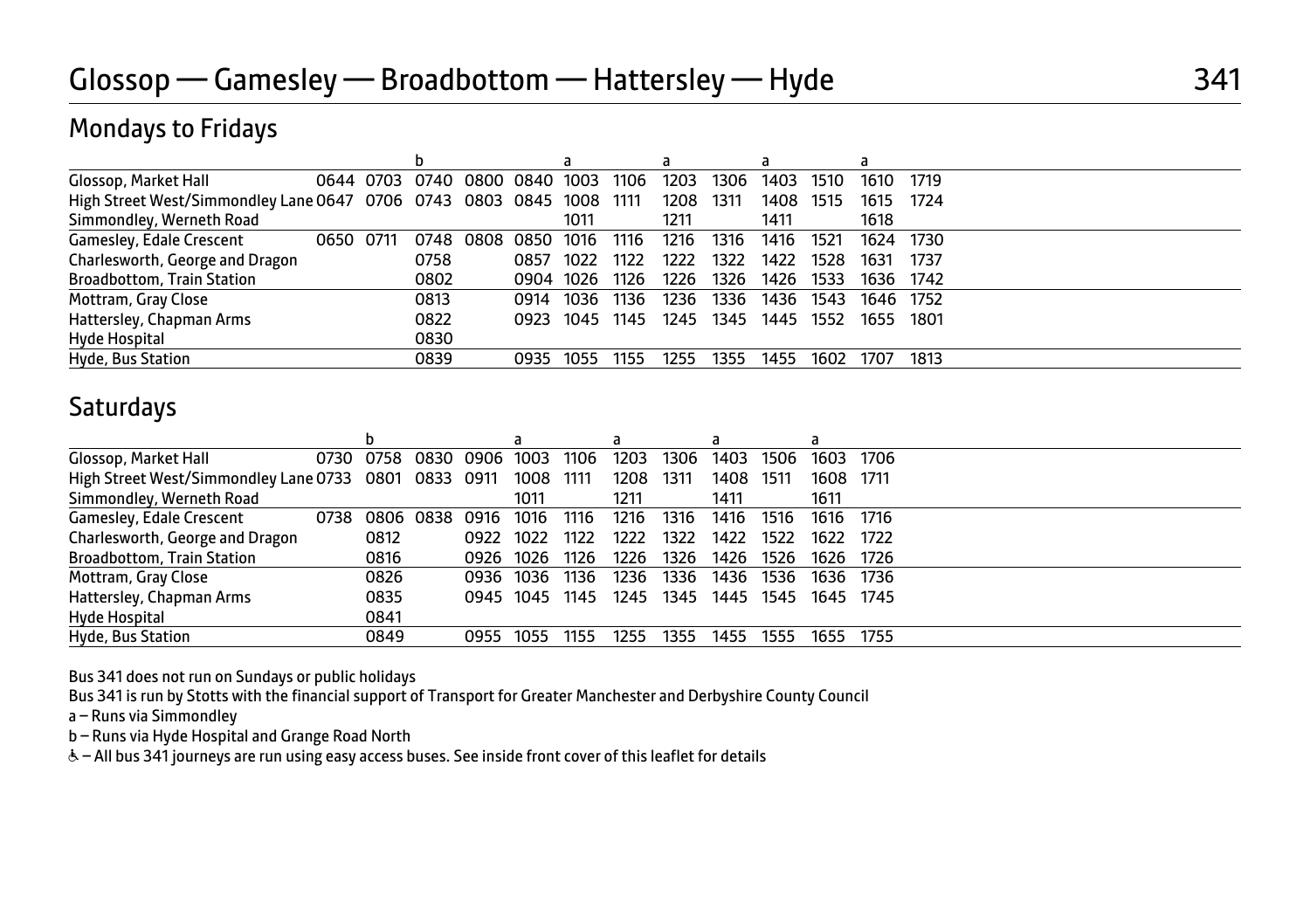

Contains Ordnance Survey data ©Crown copyright and database right 2010 ©0100022610 Transport for Greater Manchester 2022 Transport for Greater Manchester uses reasonable endeavours to check the accuracy of information published and to publish changes to information in a timely manner. In no event will Transport for Greater Manchester be liable for any loss that may arise from this information being inaccurate.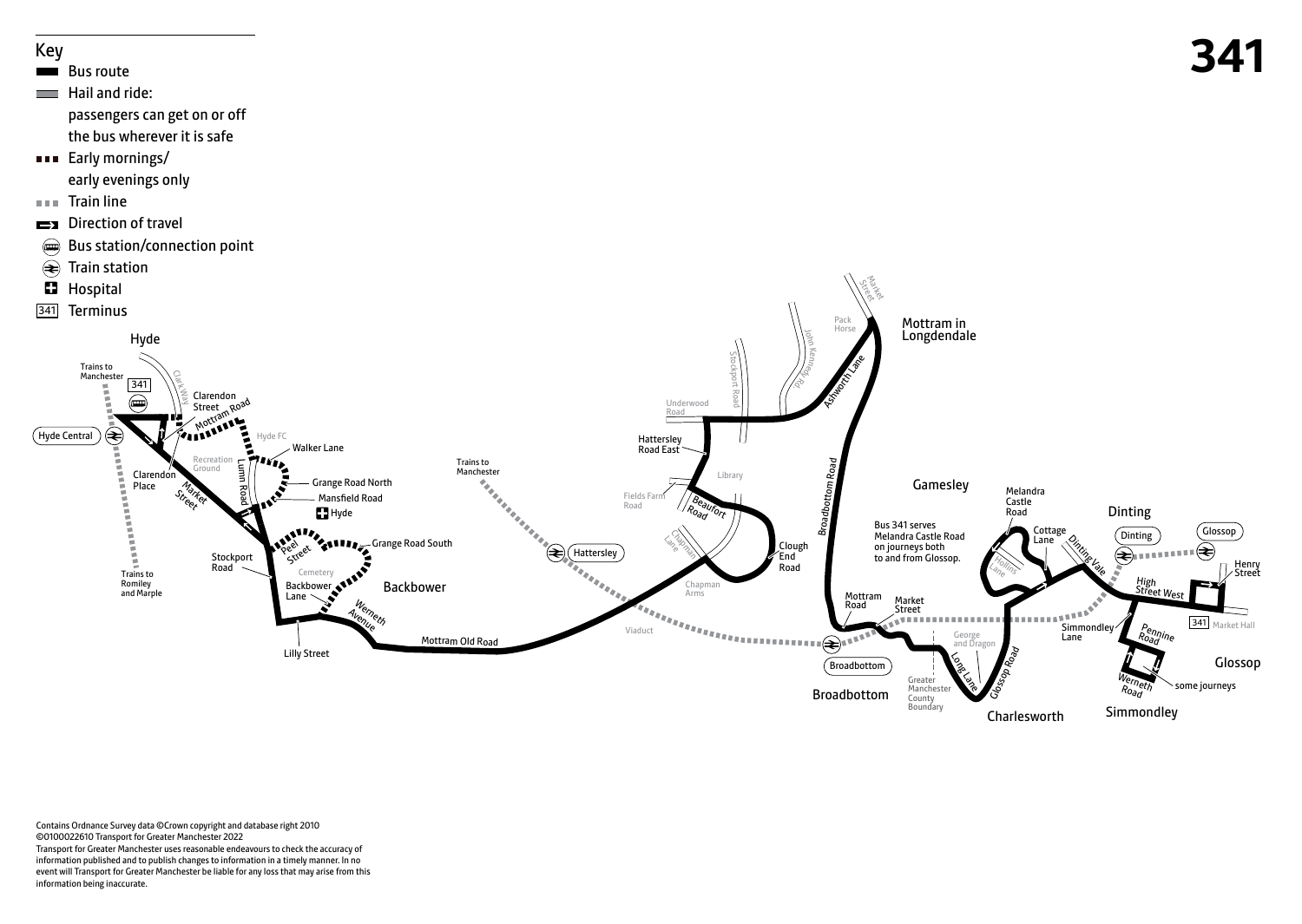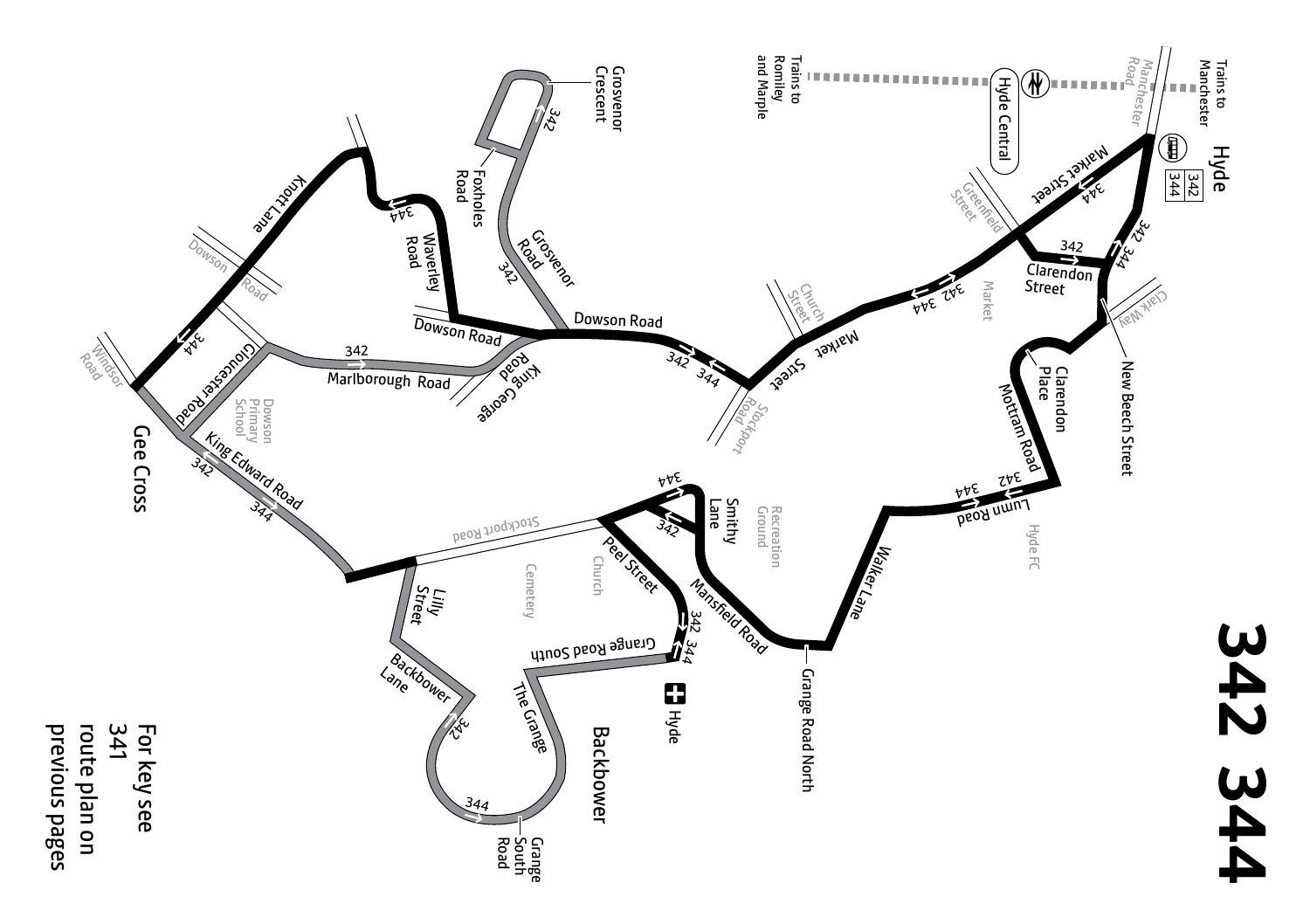# Mondays to Fridays

|                                                           |              |      |      |      |               |      |      |      |      |      | h         |
|-----------------------------------------------------------|--------------|------|------|------|---------------|------|------|------|------|------|-----------|
| Hyde, Bus Station                                         |              | 0901 | 1004 | 1105 | 1205          | 1305 | 1405 | 1506 | 1611 | 1715 | 1822      |
| Hyde Hospital                                             |              |      |      |      |               |      |      |      |      | 1723 | 1829      |
| Hattersley, Chapman Arms                                  |              | 0911 | 1014 | 1114 | 1214          | 1314 | 1414 | 1515 | 1622 | 1729 | 1835      |
| Mottram, Gray Close                                       | 0717         | 0916 | 1019 | 1119 | 1219          | 1319 | 1419 | 1520 | 1627 | 1734 | 1840      |
| <b>Broadbottom, Train Station</b>                         | 0727         | 0925 | 1028 | 1126 | 1226          | 1326 | 1426 | 1527 | 1636 | 1743 | 1849      |
| Charlesworth, George and Dragon                           | 0733         | 0930 | 1033 | 1131 | 1231          | 1331 | 1431 | 1532 | 1641 | 1748 | 1853      |
| Gamesley, Edale Crescent<br>0632 0650 0711                | 0808<br>0739 | 0936 | 1039 | 1137 | 1237          | 1337 | 1437 | 1538 | 1647 | 1754 | 1858      |
| Simmondley, Werneth Road                                  | 0748         |      | 1051 |      | 1249          |      | 1449 |      | 1659 |      |           |
| High Street West/Simmondley Lane 0638 0656 0717 0750 0817 |              | 0947 | 1053 | 1148 | $125^{\circ}$ | 1348 | 1451 | 1549 | 1701 |      | 1805 1905 |
| Glossop, Henry Street<br>0642 0700 0721                   | 0821<br>0756 | 0954 | 1100 | 1155 | 1258          | 1355 | 1458 | 1556 | 1708 | 1812 | 1908      |

### **Saturdays**

|                                            |           |           |                |      |      |      |      | a    |      |      |      |      |
|--------------------------------------------|-----------|-----------|----------------|------|------|------|------|------|------|------|------|------|
| Hyde, Bus Station                          |           |           | 0901           | 1000 | 1105 | 1205 | 1305 | 1405 | 1505 | 1605 | 1705 | 1804 |
| Hyde Hospital                              |           |           |                |      |      |      |      |      |      |      | 1712 | 1811 |
| Hattersley, Chapman Arms                   |           |           | 0910           | 1009 | 1114 | 1214 | 1314 | 1414 | 1514 | 1614 | 1717 | 1816 |
| Mottram, Gray Close                        | 0750      |           | 0915           | 1014 | 1119 | 1219 | 1319 | 1419 | 1519 | 1619 | 1722 | 1821 |
| <b>Broadbottom, Train Station</b>          | 0757      |           | 0922           | 1021 | 1126 | 1226 | 1326 | 1426 | 1526 | 1626 | 1729 | 1828 |
| Charlesworth, George and Dragon            | 0802      |           | 0927           | 1026 | 1131 | 1231 | 1331 | 1431 | 1531 | 1631 | 1734 | 1833 |
| Gamesley, Edale Crescent<br>0738           |           | 0808 0838 | 0933           | 1032 | 1137 | 1237 | 1337 | 1437 | 1537 | 1637 | 1740 | 1839 |
| Simmondley, Werneth Road                   | 0819      |           |                | 1044 |      | 1249 |      | 1449 |      | 1649 |      |      |
| High Street West/Simmondley Lane 0744 0821 |           |           | 0844 0944 1046 |      | 1148 | 1251 | 1348 | 1451 | 1548 | 1651 | 1751 | 1850 |
| Glossop, Henry Street                      | 0748 0825 | 0848      | 0951           | 1053 | 1155 | 1258 | 1355 | 1458 | 1555 | 1658 | 1758 | 1857 |

Bus 341 does not run on Sundays or public holidays

Bus 341 is run by Stotts with the financial support of Transport for Greater Manchester and Derbyshire County Council

a – Runs via Simmondley

b – Runs via Grange Road North and Hyde Hospital

W– All bus 341 journeys are run using easy access buses. See inside front cover of this leaflet for details